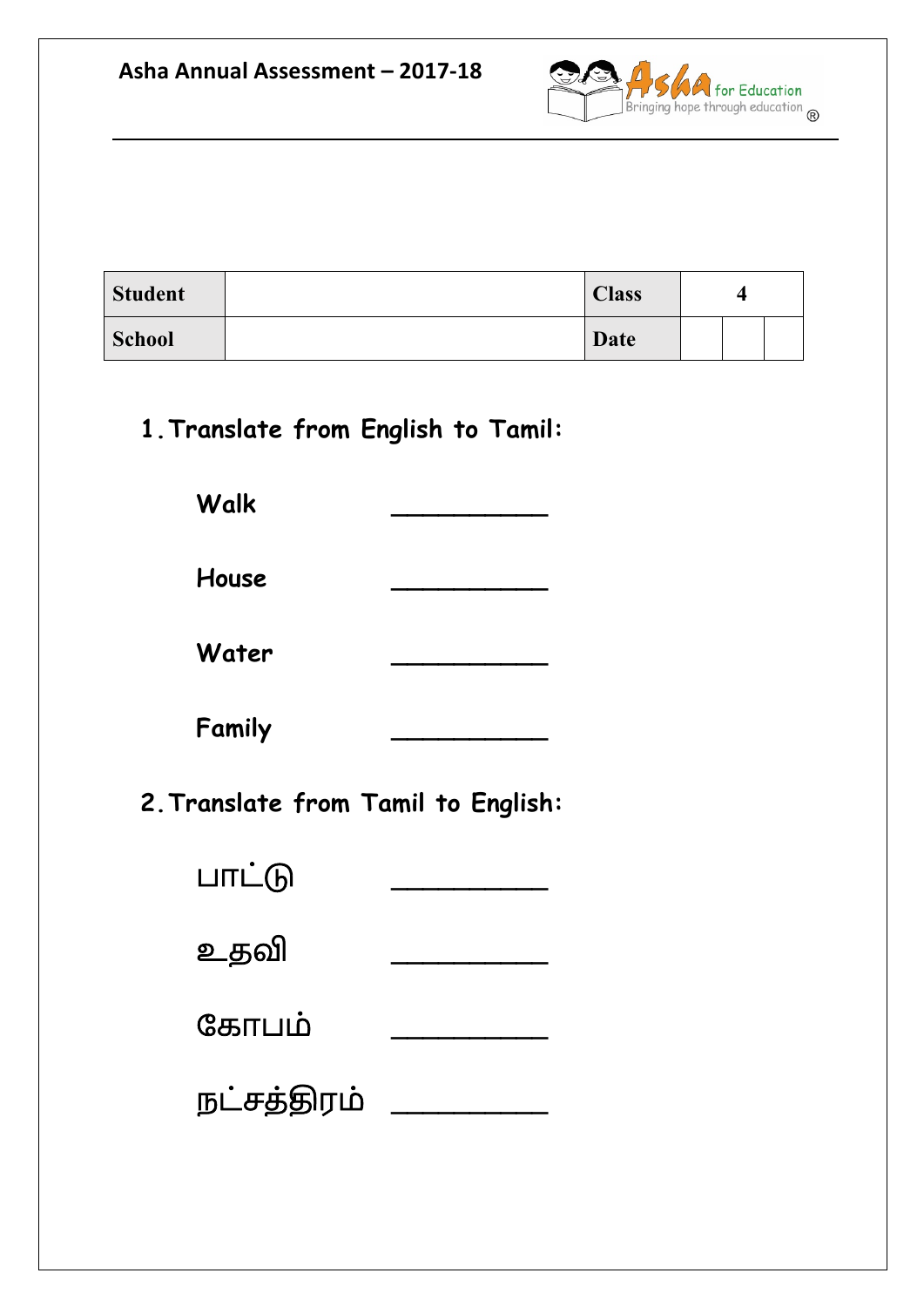

**3.Choose the correct word and fill in the blanks:**

**Where \_\_\_\_\_\_\_\_\_\_ (are/is) you?**

**I \_\_\_\_\_\_ (am/is) hungry.**

**Every morning I \_\_\_\_\_\_\_ (drink/play) my coffee.**

**The dog \_\_\_\_\_\_\_\_ (writes/barks) seeing the postman.**

**4.Write rhyming words for the following words: Example: Dear - Fear**

**Three \_\_\_\_\_\_\_\_\_\_**

**Sun \_\_\_\_\_\_\_\_\_\_**

**Hen \_\_\_\_\_\_\_\_\_\_**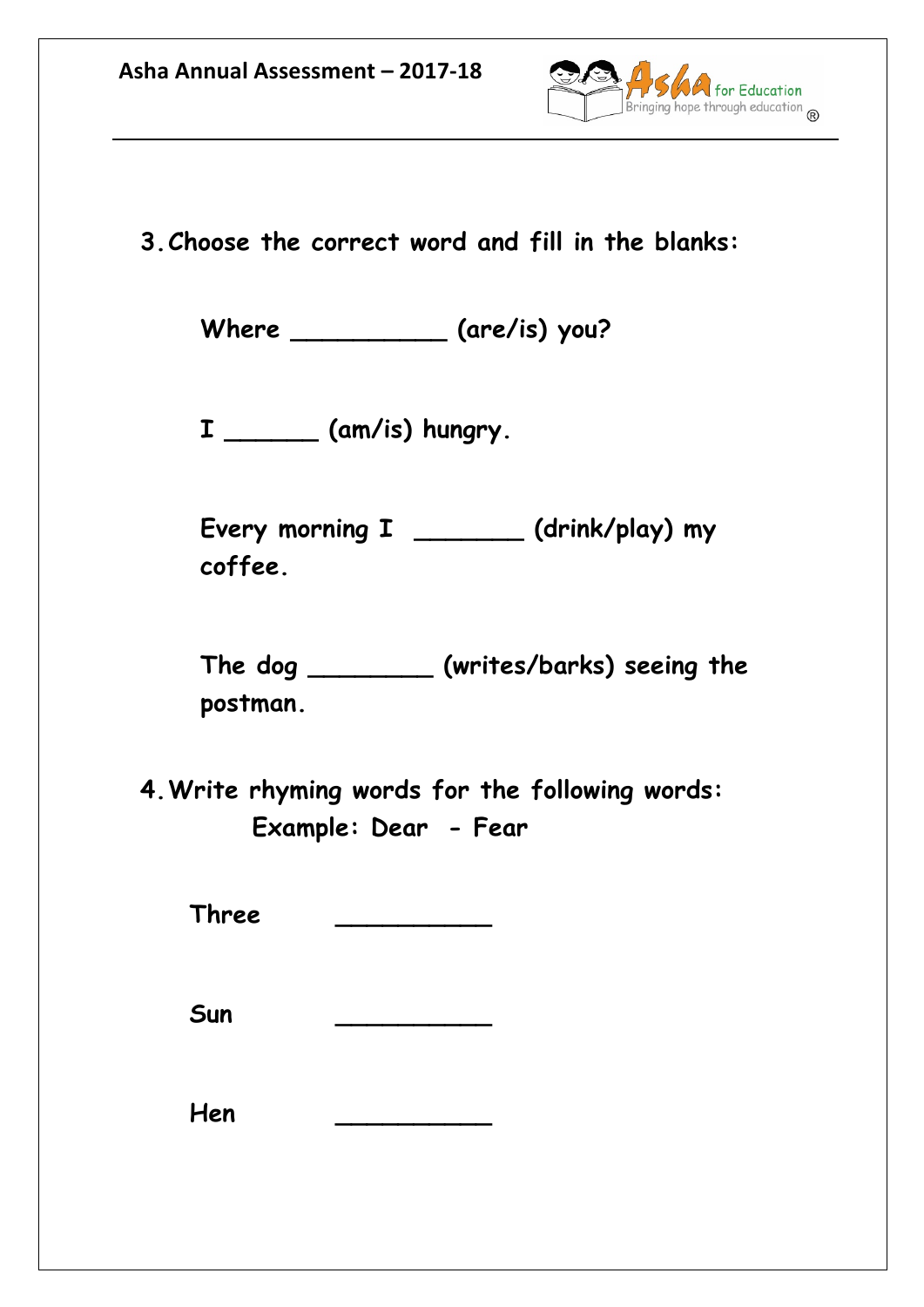

**Hat \_\_\_\_\_\_\_\_\_\_**

**5.Put a question mark (?) or (.) at the end of the sentence:**

**Example 1:What is your name? Example 2:This is my pen.** 

**Where is the table**

**Bring your notebook**

**How old are you**

**I love chocolates**

**6.Read the passage and answer the questions:**

**A jackal was once passing by a village, when it saw two strong goats fighting with each other. Many people were watching the fight and enjoying the fun. Both the goats were hurt and bleeding. This jackal saw and smelt the blood. He wanted to bite the goats' flesh. It jumped at the goats at once, without thinking.**